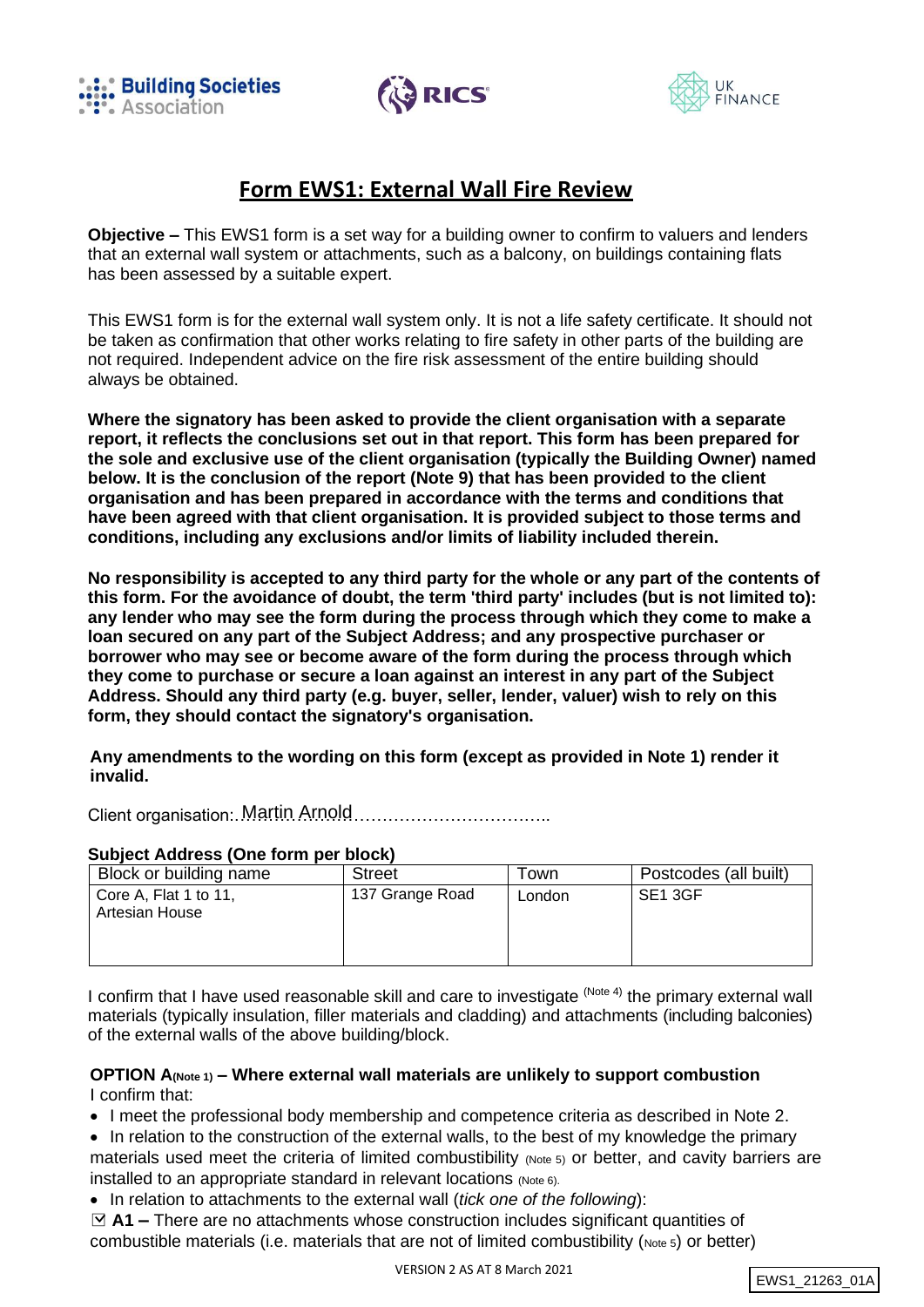





 $\Box$  A2 – There is an appropriate risk assessment of the attachments confirming that no remedial works are required.

 $\Box$  A3 – Where neither of the above two options apply, there may be potential costs of Fornedial Works to attachments (Note 7).

# OPTION B(Note 1) - Where combustible materials are present in external wall I confirm that:

. I meet the professional body membership and competence criteria as described in Note 3.

. I have used the reasonable skill and care that would be expected of the relevant professional advisor to assess the level of fire risk (Note 8) presented by the external wall construction and attachments (tick one of the following).

 $\Box$  B1 – I have concluded that in my view the fire risk (Notes 7 and 8) is sufficiently low that no remedial works are required.

 $\Box$  B2 - I have concluded that in my view the fire risk (Note 7) is sufficiently high that remedial works are required, and there inentified to the client organisation the remedial and interim measures required (documented separately).

| Name                          |                                |  |
|-------------------------------|--------------------------------|--|
|                               |                                |  |
| Qualification(s)              | MA(CANTAB) CEng MIFireE        |  |
| Organisation                  | International Fire Consultants |  |
| Professional body             |                                |  |
| 00024756<br>Membership number |                                |  |
| Signature                     | 6                              |  |
| Date                          | 15th December 2021             |  |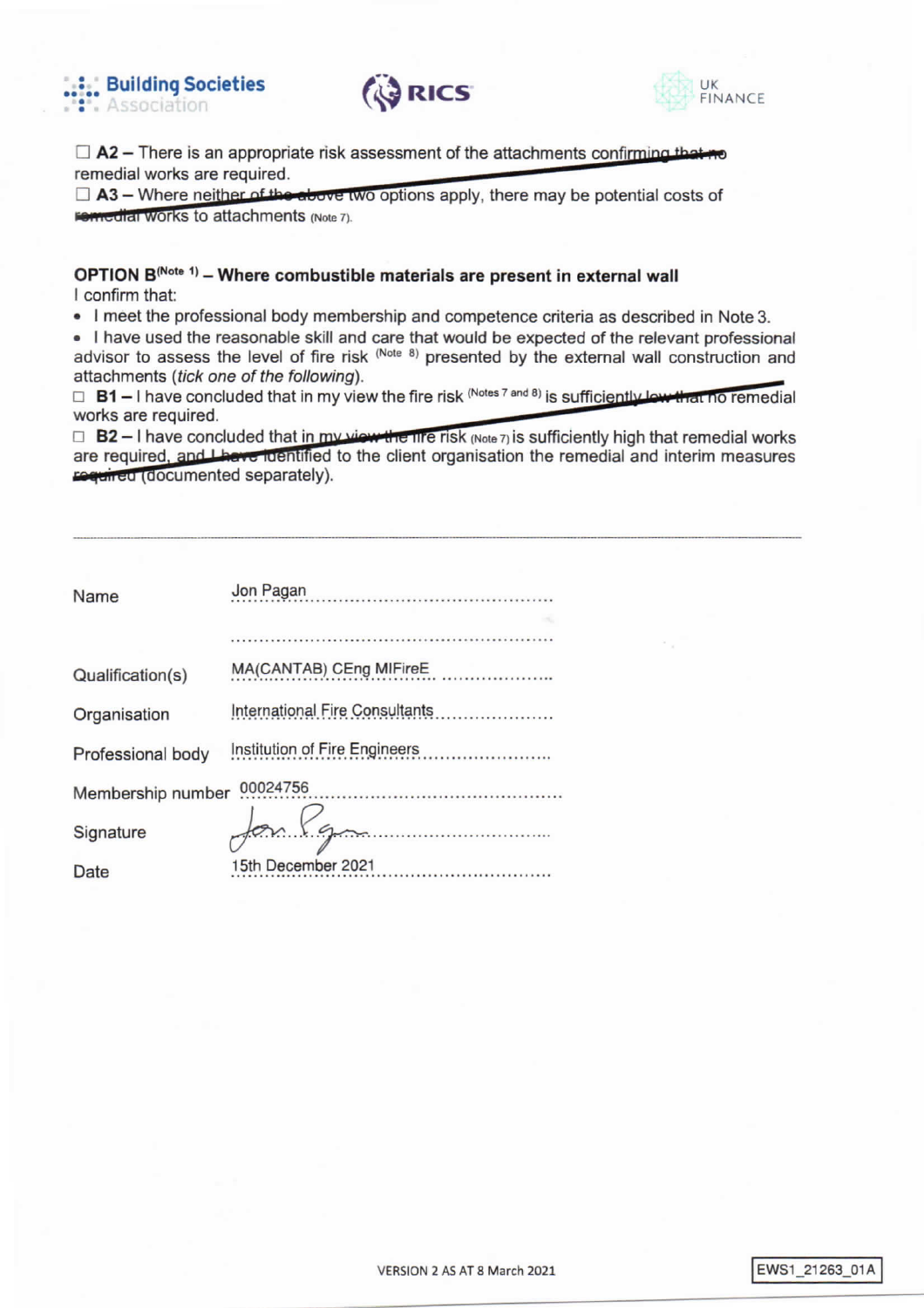





# **NOTES**

**Note 1 –** This form includes two options. Option A is for buildings where the materials used in the external wall would be unlikely to support combustion. Option B is for buildings where Option A does not apply and a more detailed review (and hence higher level of fire expertise) is required. The signatory should use either the Option A approach or the Option B approach and delete/cross out the unused option. Within each option there are sub-options, the user should tick the box of the relevant sub-option.

**Note 2 –** For Option A, the signatory would need the expertise to identify the relevant materials within the external wall and attachments, and whether fire resisting cavity barriers and fire stopping measures have been installed correctly. However, this would not necessarily include the need forexpertise in fire engineering. The signatory should be a fully qualified member of a relevant professional body within the construction industry.

**Note 3 –** For Option B, the signatory would need a higher level of expertise in the assessment of the fire risk presented by external wall materials. For Institution of Fire Engineers (IFE) members, this should be a Chartered or Incorporated Engineer with full membership of the Institution. For non-IFE members, the signatory should be a fully qualified member of a relevant professional body that deals with fire safety in the built environment, with either actual or equivalence to the Chartered or Incorporated Engineer status.

**Note 4 –** The investigation must include evidence of the fire performance of the actual materials installed. For both Options A and B, this would often include either a physical inspection by the signatory to this EWS1 Form, or inspection of photographic or similar information gathered by a 3<sup>rd</sup> party (subject to the signatory having sufficient confidence in that 3<sup>rd</sup> party). It would also include the standards of construction of key fire safety installations, such as cavity barriers. Given the nature of external walls, this would typically involve investigations in a limited number of locations (actual number to be determined by the signatory). Review of design drawings may assist, but on their own would not be sufficient. If the wall construction includes multiple wall types, the investigation should include each type.

**Note 5 –** The term 'limited combustibility' is as defined in BS 9991:2015.

**Note 6 –** Cavity barrier fire performance and locations to be based on relevant fire safety design guidance documentation, such as BS 9991, or relevant statutory guidance.

**Note 7 –** In this situation the signatory should notify the client organisation that the fire risk assessment of the building will need to be reviewed to consider the findings of the external wall survey.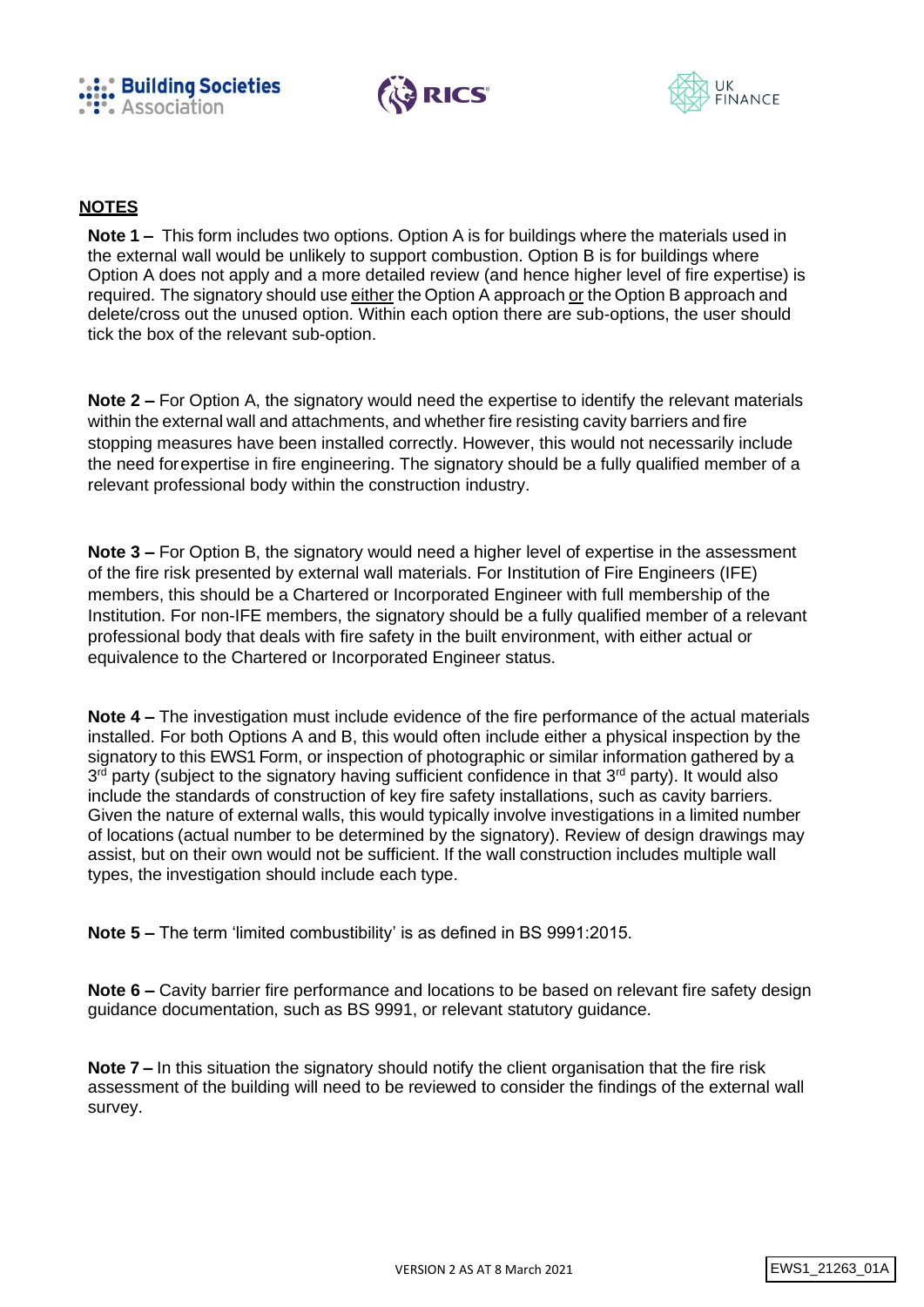





**Note 8 –** The assessment of fire risk as described above includes that insofar as is necessary to ensure a reasonable standard of health and safety of those in and around the building, all external wall constructions, and any external attachments (e.g. balconies) of the building:

- Resist spread of fire and smoke, so far as is reasonably necessary to inhibit the spread of fire within the building; and
- Are constructed so that the unseen spread of fire and smoke within concealed spaces is inhibited; and
- Adequately resist the spread of fire over the walls, having regard to the height, use and position of the building.

The assessment takes account of regulations and published design guidance as were current at the time of construction, as well as those which are current at the time of this assessment. It cannot be guaranteed that it would address guidance and regulations which may be introduced in the future.

**Note 9 –** The signatory may wish to provide their client organisation with a separate report on their investigation to support their statements in this EWS1 Form. That separate report would not normally need to be supplied to the valuer along with this EWS1 Form (unless there are specific issues which may require it).

**Note 10 –** This EWS1 Form will need to be reassessed if any significant changes occur to the external wall or attachments of the building, and is valid for up to 5 years from the date at which it is signed.